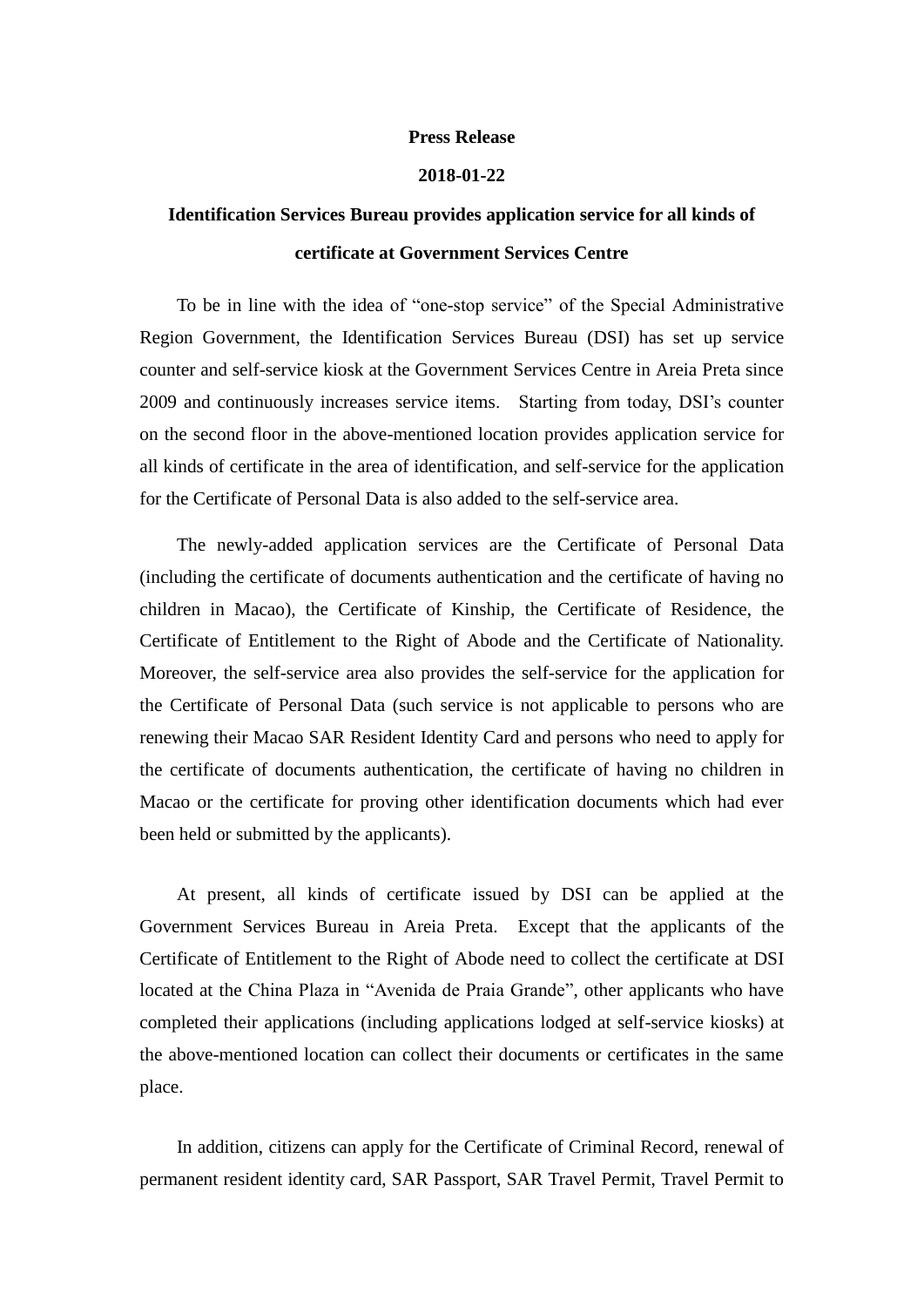HKSAR, modification of contact information, authentication of identity card, enrollment for using Hong Kong e-Channel as well as making appointment and obtaining tag number for lodging applications at DSI located at the China Plaza in "Avenida de Praia Grande".

DSI will continue to study the possibility of providing more services at the Government Services Centre, so as to provide greater convenience for citizens to use DSI services.



DSI provides application service for all kinds of certificate at the Government

Services Centre